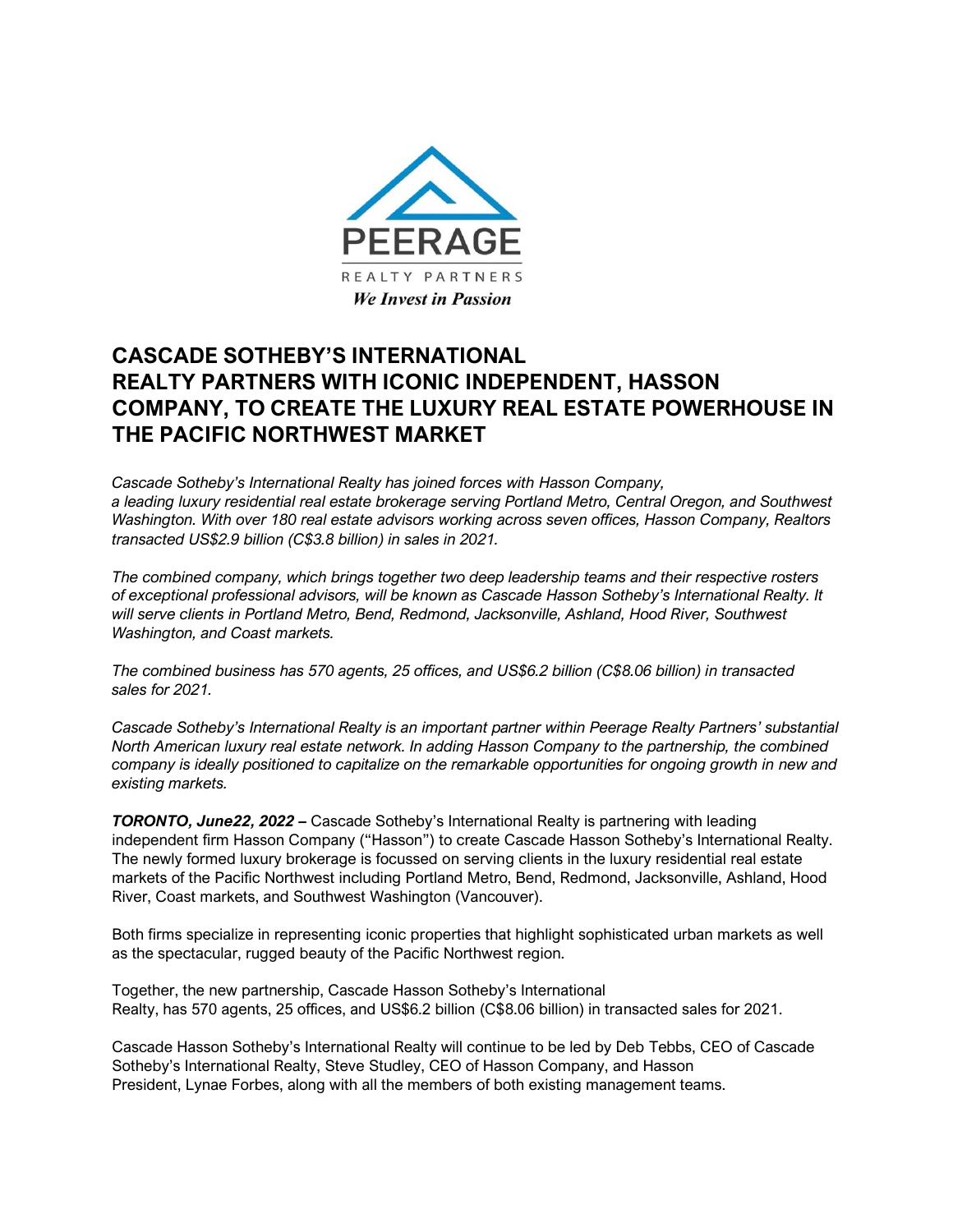"Hasson Company founder, the late Mike Hasson, was a deeply respected industry leader in Oregon and his legacy endures. His reputation for trust, integrity and exceptional client focus has continued to influence the firm's culture," said Philip White, President and CEO of Sotheby's International Realty. "Having watched the company grow steadily in both scale and talent, we could not be more delighted to welcome Hasson Company to the Sotheby's International Realty brand."

Steve Studley, CEO of Hasson Company said: "From the outset, we always maintained the only partner for Hasson Company would be Sotheby's International Realty. Now, the time is right for us to join forces and partner with Cascade Sotheby's International Realty - a company we know, admire, trust, and respect - to dominate the Pacific Northwest luxury markets."

"We are thrilled to partner with Hasson Company. All of us at Cascade Sotheby's International Realty hold Hasson Company in the highest professional and personal regard," noted Deb Tebbs, President and CEO of Cascade Sotheby's International Realty. "Hasson Company shares our values and beliefs, and our objective to build a strong and sustainable model that incorporates the most up-to-date technology, marketing and exceptional leadership to support our wonderful agents."

"With our combined scale and resources, our agents will be even better equipped to deliver exceptional real estate services from which our clients will benefit even further," she added.

Lynae Forbes, President of Hasson Company stated: "Our two firms are closely aligned in values, culture, and commitment to our shared community. This gives our combined team a wonderful start in collaborating effectively together."

Said Gavin Swartzman, President and CEO of Peerage Realty Partners: "This newly architected partnership between Hasson Company and Cascade Sotheby's International Realty is an important new milestone for Peerage Realty. Our objective is always to provide incremental strategic, financial, and human resources to enable our partner firms to continue to grow and prosper. We are thrilled to partner with such exceptional management teams to expand our presence in the growing and important Pacific Northwest market."

The Peerage group of Sotheby's International Realty affiliates includes: Sotheby's International Realty Canada ("SIRC"), Canada's largest luxury real estate brokerage with 30 offices and 690 agents in Ontario, Quebec, British Columbia and Alberta; Briggs Freeman Sotheby's International Realty with six offices and 381 agents in North Texas, including Dallas and Fort Worth; Four Seasons Sotheby's International Realty with 23 offices and 320 agents in Vermont, New Hampshire and New York (including Select Sotheby's International Realty); Jameson Sotheby's International Realty, a dominant player in the luxury residential and commercial real estate markets with six offices and 460 agents in the Greater Chicago Area; Pacific Sotheby's International Realty, based in San Diego with 620 agents and 18 offices in aspirational Southern California; Premier Sotheby's International Realty of Naples, the preeminent luxury realtor in Florida and North Carolina with 1,300 agents and 38 offices; and now Cascade Hasson Sotheby's International Realty with 391 agents and 17 offices across Oregon and Southwest Washington.

# **ABOUT HASSON COMPANY**

Founded by Mike Hasson, an iconic industry leader, in 1991, the company has grown to about 180 fulltime agents in 7 offices located throughout the Portland Metro area, Central Oregon, and one in Southwest Washington. It sold US\$2.9 billion (C\$3.8 billion) of luxury real estate in 2021 and has been recognized as one of the leading independent firms in the region.

In Oregon, it has offices in Portland (Northeast/Irving/Uptown), Lake Oswego, Charbonneau, Hood River, and West Linn. It also has an office in Vancouver, Washington. <http://www.hasson.com/>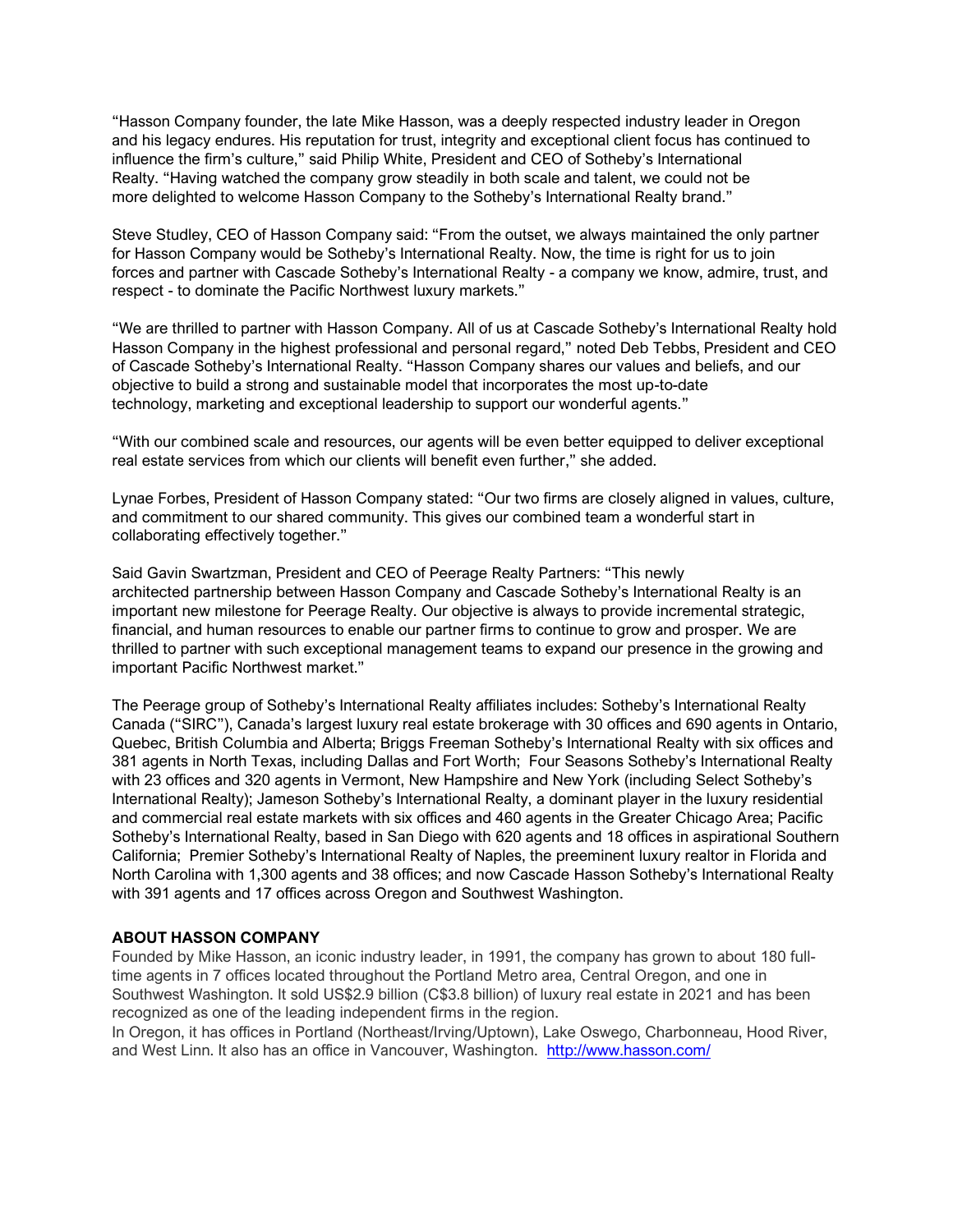# **ABOUT CASCADE SOTHEBY'S INTERNATIONAL REALTY**

With 391 brokers and 17 offices serving Oregon and Southwest Washington, Cascade Sotheby's International Realty was ranked the third fastest-growing company in Portland in 2020. It has a 20 percent share of the key Bend, Oregon market, twice as much as its nearest competitor.

In 2021, posting a 30 percent increase over the previous year, Cascade Sotheby's International Realty generated over US\$3.3 billion (C\$4.24 billion) in sales volume.

Cascade Sotheby's International Realty has offices in the following Oregon communities: Ashland, Beaverton, Bend (2), Cannon Beach, Gearheart, Gleneden Beach, Grant's Pass, Hood River, Jacksonville, Lake Oswego, Manzanita, Portland (2), Sisters, and Sun River. In Washington, it has an office in Vancouver. [www.CascadeSothebysrealty.com](https://can01.safelinks.protection.outlook.com/?url=http%3A%2F%2Fwww.cascadesothebysrealty.com%2F&data=05%7C01%7Cdmcmurdy%40peeragecapital.com%7C209715e4f27c4e9dadd308da3c3a8613%7Cba28aadb4c944cee8996b5e7fd6a2da2%7C0%7C0%7C637888519317179050%7CUnknown%7CTWFpbGZsb3d8eyJWIjoiMC4wLjAwMDAiLCJQIjoiV2luMzIiLCJBTiI6Ik1haWwiLCJXVCI6Mn0%3D%7C3000%7C%7C%7C&sdata=tIu8zYpoAv6H3L%2Baz8wCFoGLmyY0jZFgZKSEKdczl7E%3D&reserved=0)

# **ABOUT PEERAGE REALTY PARTNERS**

Peerage Realty Partners is a leading residential real estate services firm, serving luxury markets across North America.

Peerage Realty brokerage partners include leading Sotheby's International Realty franchisees, and renowned independent firms in both re-sale residential real estate brokerage, and new construction marketing.

Peerage Realty core service activities include real estate financing, transaction services, asset management, and home improvement for purpose-built rental properties. Peerage Realty has the unique benefit of being a privately-owned enterprise that is positioned to commit to long-term partnerships and investments.

Peerage Realty is projected to transact over US\$53 billion (C\$69 billion) of residential real estate through its partner firms. Peerage Realty is currently one of the top 10 largest residential real estate service firms in North America with over 7,000 best-in-class sales representatives and employees with 276 offices across Canada and the United States.

To support growth and expansion among partners, Peerage Realty consistently provides strategic input, capital, technology, operational expertise, marketing, communications, and value-added products and services that differentiate and strengthen its partner firms in competitive markets. Its goal is to expand the suite of services that its partner firms can offer to enhance the client experience through all phases of a real estate transaction and beyond. [www.peeragerealty.com](http://www.peeragerealty.com/)

# **ABOUT PEERAGE CAPITAL**

Peerage Capital is a leading North American business services and private investment firm. Peerage Capital is focused on partnering with exceptional, entrepreneurial management teams to form long-term investments across several strategic business services platforms including real estate services, real estate development and management, land assembly, self-storage, asset management and wealth advisory services.

A growing network of partner companies has over 7,000 sales representatives and employees across Canada and the United States with approximately US\$9 billion (C\$11 billion) in total assets under management (AUM) and administration. Peerage Capital focuses on service sectors where there are opportunities to achieve scale through both organic growth as well as through acquisition, operating synergies, and brand differentiation. It supports the partner firms in which it invests by providing capital as well as a team of experienced professionals who add value in such areas as strategy, finance, technology, marketing, mergers and acquisitions, and communications.

Peerage Capital believes that superior talent is the ultimate driver of long-term growth and success. It operates with a strong culture of partnership, collaboration, and alignment of interests, both economic and cultural. Peerage Capital's unique "Professional Partnership" model has been refined over 40 years to accelerate growth through value-added services that enhance the sustainable, profitable growth rate of the organization, maximizing value for all stakeholders. www.peeragecapital.com

# **ABOUT SOTHEBY'S INTERNATIONAL REALTY®**